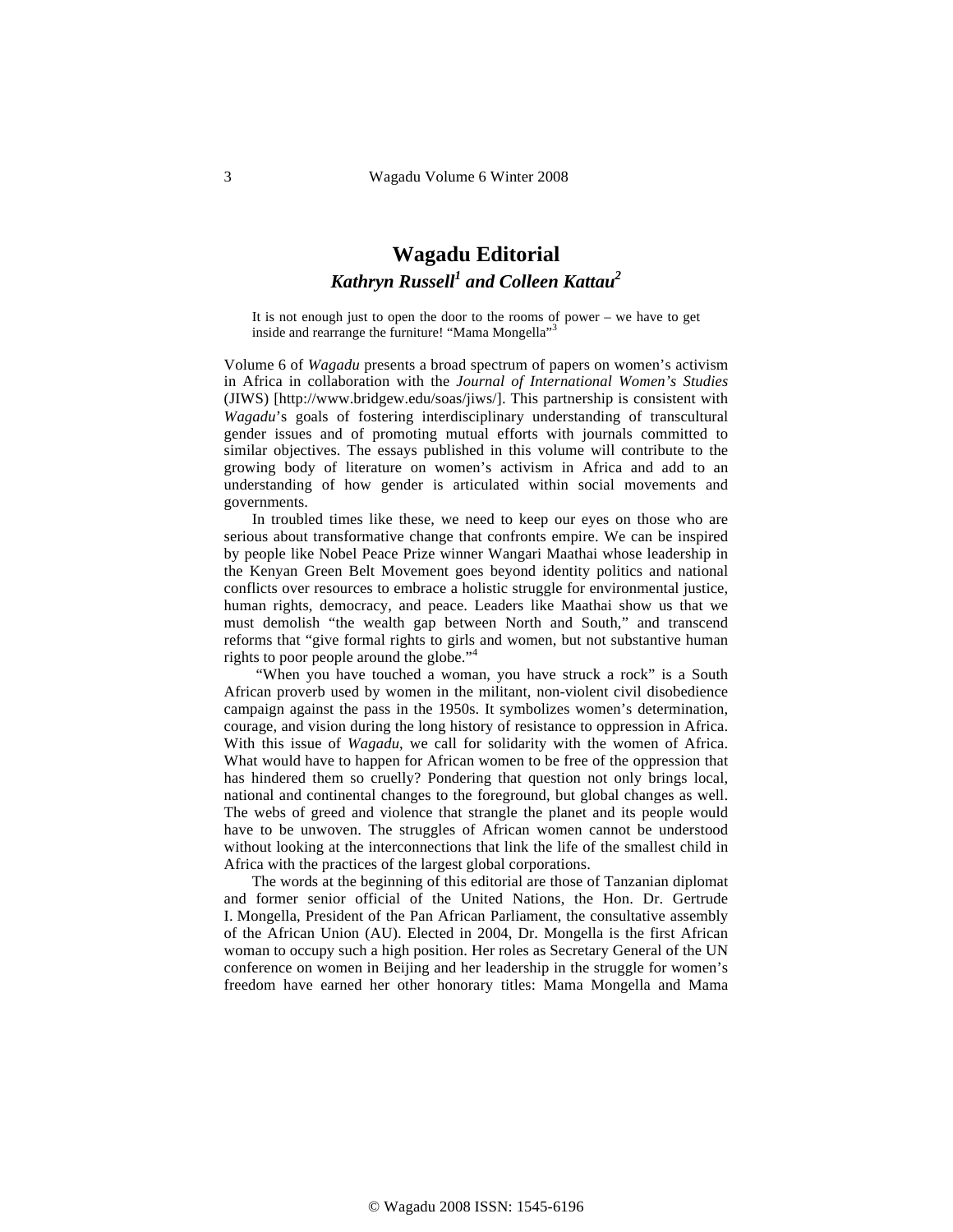Beijing. Dr. Mongella argues that to effectively address the goals of the AU democracy, human rights, a sustainable African economy, an end to intra-African conflict, and a successful common market––more women than men must occupy key political offices in order to directly influence relations of power. "So we say, the time of men is up, let's put Africa into the right direction  $\ldots$  So we continue, until we fix Africa.<sup>55</sup>

In the spirit of taking power and even getting some *new* furniture to replace the old, this sixth issue of *Wagadu* addresses activist roles of African women, both politically and historically. The volume offers several critical insights concerning African women in politics (Kiamba and Musandu), democratic autonomy (Tushabe), female circumcision (Boulanger), equity in housing finance (Ndinda), and the AIDS crisis (Young).

Josephine Kiamba's work provides an overview of multiple studies of the current status of women in positions of power throughout Africa and argues that women's approaches to leadership, which tend to be facilitation and coalition building rather than unidirectional leading, may be preferable to the status quo. However, gendered stereotypes marginalize this alternate conception of management, compelling women to adopt male leadership styles. Kiamba describes how prevailing customs and cultural norms still prohibit equitable participation in power relations, and she documents the severe underrepresentation of women in parliament, party structures, and higher education administration. While quota targets and affirmative action policies to alleviate the disparity of gender representation have facilitated some institutional change, for the most part these efforts have not been effective. Kiamba also highlights specific examples of how women's direct activism is championing political reform in the face of reprisal and repression. She emphasizes, however, that political representation is often a shallow measure of fairness, and that cultural change is needed at all levels of society in order to realize genuine gender equity.

Kiamba's paper is complemented by Phoebe Musandu's focus on the career of Kenyan parliamentarian Grace Onyango who was the first female M.P. in Kenya. Musandu relates Onyango's political success with women's general reliance on their cultural heritage to resist colonial domination. Focusing on a national and ethnic context specific to Kenya, Musandu shows how Onyango successfully balanced ethnic exigencies with political ones, even within an essentially single party state, and she emphasizes that Onyango had to negotiate non-gendered Luo leadership norms in order to maintain power. Furthermore, Musandu shows how gender activism in the Kenyan context differs from Western conceptions of gender identity in that the former are mediated by a multifaceted arrangement of social positions that must be considered when assessing how gender issues are dealt with politically. For example, Grace Onyango considered gender concerns by contextualizing them in terms of their impact on society as a whole, regardless of sex, and this approach was successful precisely because it drew upon long-established ethnic norms.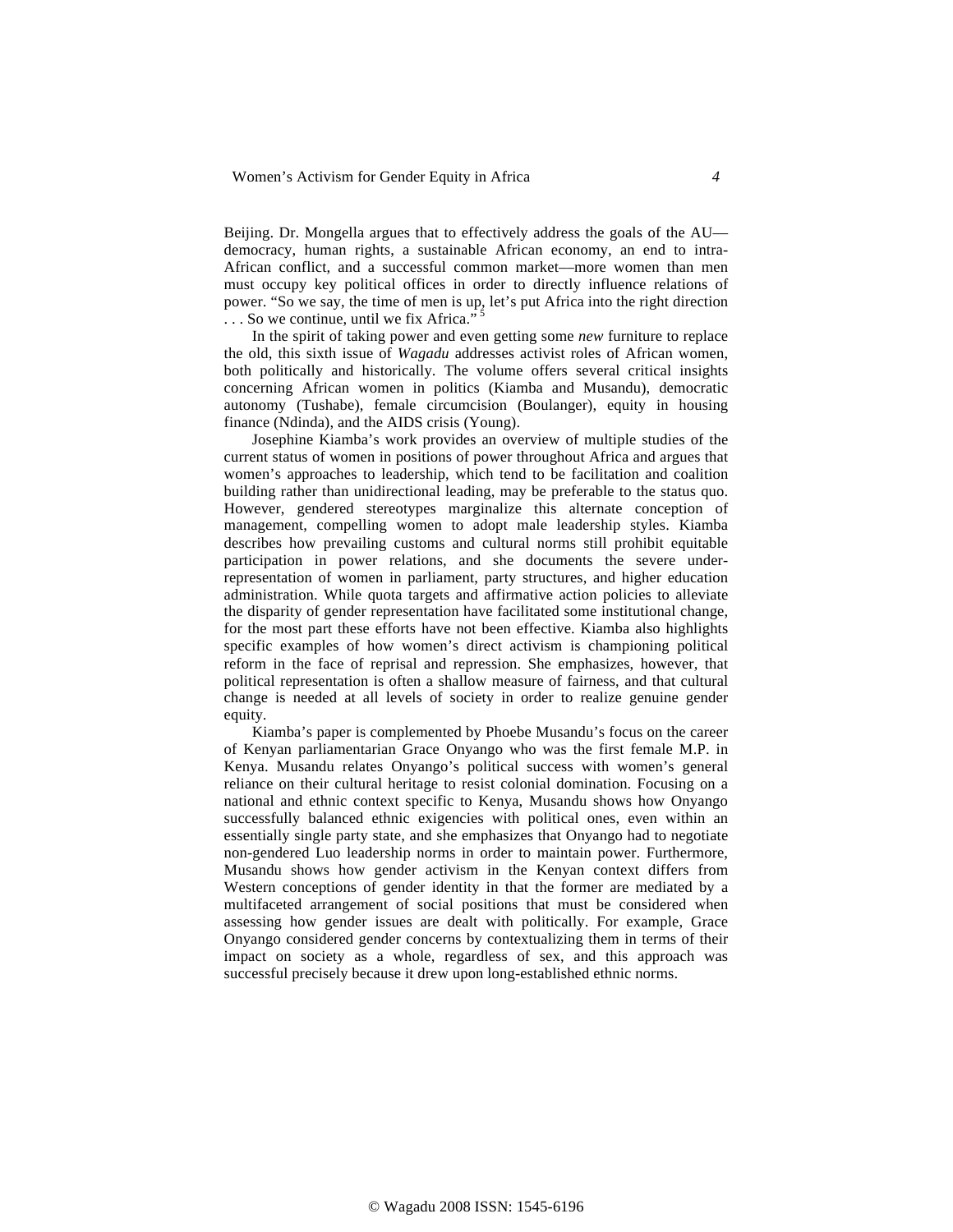Caroline Tushabe's article, on the centrality of women's grassroots activism as a model for "dependable democracy," underscores the key role women's organizing played in keeping Ugandan society stable during the brutal Amin (1971-1979) and Obote (1980-1984) regimes. Tushabe argues that women's maintenance of social functioning in the absence of other officially viable institutions during these years should be recognized and validated. These women served important political roles beyond the private realm to which they have been relegated. Moreover, women's successful organizational efforts must be fused with real power in order for sustainable democracy to be realized. Tushabe contends that the groundwork for viable social organization, established largely by women during those years of repression, provides a solid avenue for a genuine redistribution of power. This article calls for redefining the binary of public and private spaces along with "their assigned values of power" in order for democratic transformation to be achieved.

Sara Boulanger's historical analysis focuses on resistance to colonial rule in Kenya during the 1920s and 1930s and discusses how female circumcision became a crucial issue of contention for confronting Western political power. Boulanger's contribution reveals a "nationalization of the female body" when ideologically conflicting forces vied to determine women's position within shifting struggles for power between church, state, and colonial forces. She shows how Western campaigns to eradicate female circumcision were often based on simplistic and culturally insensitive understandings of African women's lives and their local moral worlds, and how, linked to nationalist agendas, women were often caught in a double bind in which the decision to get circumcised or not would determine their status and access to economic advancement and social approval. Ultimately, Boulanger argues, the oppositional struggles during this period laid the groundwork for a new generation of women to be at the forefront of subsequent resistance movements.

Catherine Ndinda provides an important statistical and historical analysis of women's access to housing finance both before and after apartheid in South Africa. Ndinda shows that, although the 1996 constitution included gender equality among its provisions, actual equality has not been achieved. "Black women remain at the bottom both in terms of occupational status, income and, by extension, access to resources such as capital and credit." Ndinda's analysis links race, class, and gender to demonstrate how financing a home remains a serious challenge for black women. She also provides a context for understanding how housing finance is influenced by government policy, labor market position, income, and social capital. The way forward, Ndinda argues, can be mapped by looking at how women's activism has shaped new opportunities. She provides concrete examples of women's participation in micro-credit schemes and rotating savings plans. Her contribution illuminates formal and informal obstacles that must be surmounted for full gender equality in housing to occur.

We conclude this volume of *Wagadu* with Jean Young's interview of filmmaker Paul van der Veur, executive producer/editor of the four part video